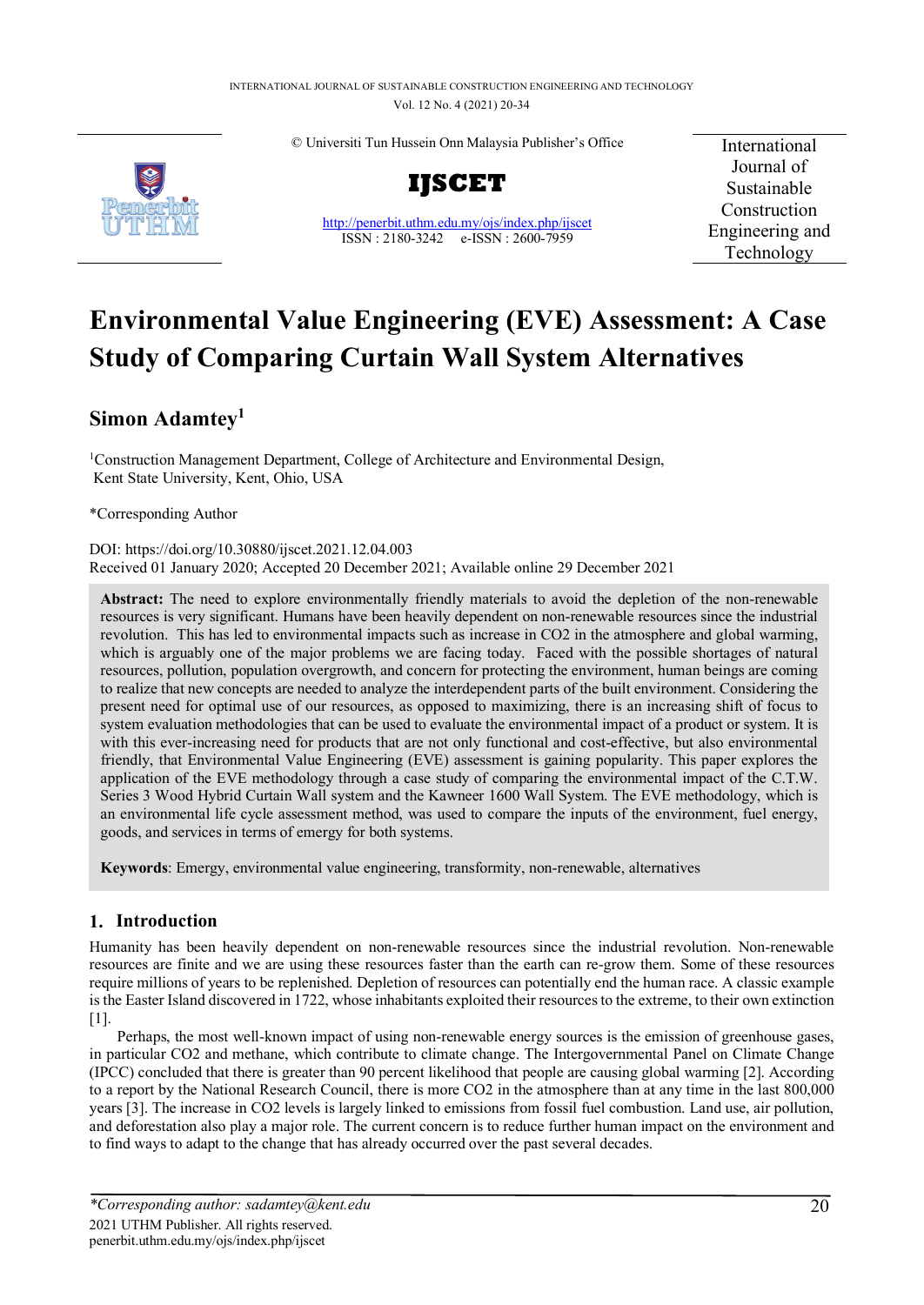Environmentally friendly materials and methods are gaining much more popularity in the construction industry. Consumer interest in environmental issues has been gaining ground steadily and according to the Office of Energy and Environmental Industries (OEEI), the global market for environmental technologies is approximately \$782 billion [4]. This interest is driving manufacturers and designers to explore options for green products. Using green products responds to this growing market demand for organic, nontoxic, energy-efficient, and earth-friendly products. Building and construction activities worldwide consume three billion tons of raw materials each year or 40 percent of total global use [5]. Using green building materials and products promote conservation of the dwindling non-renewable resources internationally. In addition, integrating green building materials into building projects can help reduce the environmental impacts associated with the extraction, transportation, processing, fabrication, installation, re-use, recycling, and disposal of these building materials.

Often, however, the question is not so much whether a greener, more efficient solution exists, but how to identify it and how to implement it. Many technologies have been developed to assess the environmental impact of materials, products and systems. Some of these are life cycle cost analysis (LCA), carbon foot print and cost-benefit analysis (CBA). The need to responsibly manage energy and environmental resources calls for the use of evaluation tools to compare these competing alternatives with a view of adopting the most environmental-friendly choice. Traditional LCA and CBA use money. Odum [6] explained that money cannot be used directly to measure environmental contributions to the public good since money is only paid to people for their services, not to the environmental service generating resources. The essence is to have a system evaluation methodology that can be used to compare environmental impact of competing alternatives and create a baseline for decision-making. It is with this ever-increasing need for products that are not only functional and cost-effective, but also environmental friendly, that environmental life cycle assessment is gaining popularity.

The intent of this study is to explore the application of Environmental Value Engineering (EVE) methodology through a case study of comparing the environmental impact of CTW Series 3 wood hybrid curtain wall system and the Kawneer 1600 wall system. The EVE methodology, which is an environmental life cycle assessment method, was used to compare the inputs of the environment, fuel energy, goods, and services in terms of emergy for both systems.

## **2. Environmental Value Engineering**

Environmental Value Engineering is an environmental life cycle analysis methodology that evaluates the environmental impact and contribution of built alternatives in terms of solar e*mergy* through ten phases in the life cycle of a project. EVE is an alternative that can enable one to select alternatives that minimize environmental impact towards a sustainable society [7].

Environmental life cycle assessment is a tool used to systematically evaluate the environmental impact of a system. The concept of life cycle assessment is to evaluate the environmental effects associated with any given activity from the initial gathering of raw material from the earth until the point at which all residuals are returned to the earth ("cradle to grave") [8]. Environmental Value Engineering is an environmental life cycle analysis methodology.

Dr. Wilfred H. Roudebush [8] developed the EVE methodology to account for the environmental role of built environmental alternatives. This life cycle analysis evaluates the environmental contribution and impact of built environmental alternatives in units of solar *emergy* over a complete built environment alternatives life cycle. Life cycle was defined to include all phases that a built environment alternative goes through, from natural resource formation through final disposal. Since production and consumption processes, which take place during all phases of a built environment alternative's life cycle use energy of differing quality or type, *emergy* was selected as the basic unit of quantification because it is energy of differing types converted into units of one type of energy [8]. A life cycle analysis of materials is available in the American Institute of Architect's Environmental Resource Guide. This methodology differs from EVE in that it has limited life cycle phases and does not account for inputs of environment, goods, and services [9].

## **2.1 Emergy Defined**

*Emergy* is the unit of quantification utilized in EVE because it accounts for all the inputs of the environment, fuel energy, goods, and services*. Emergy*, a measure of real wealth, is defined as the sum of the available energy of one kind previously required directly or indirectly through input pathways to make a product or service [9]. Roudebush [10] defined *emergy* as all the available energy that was used in the work of making a product, including environmental impacts relating to inputs of environment, fuel energy, goods, and services (labor). The unit of *emergy* is the *Solar Emergy Joule* or *Solar Emjoules* (SEJ) to distinguish it from the regular Joule (J) and to point out a different quality assessment based on a donor side point of view [11].

## **2.2 The Ten Phases of Environmental Value Engineering**

There are ten life cycle phases in EVE. These phases are natural resource formation, natural resource exploration and extraction, material production, design, component production, construction (assembly), use, demolition, natural resource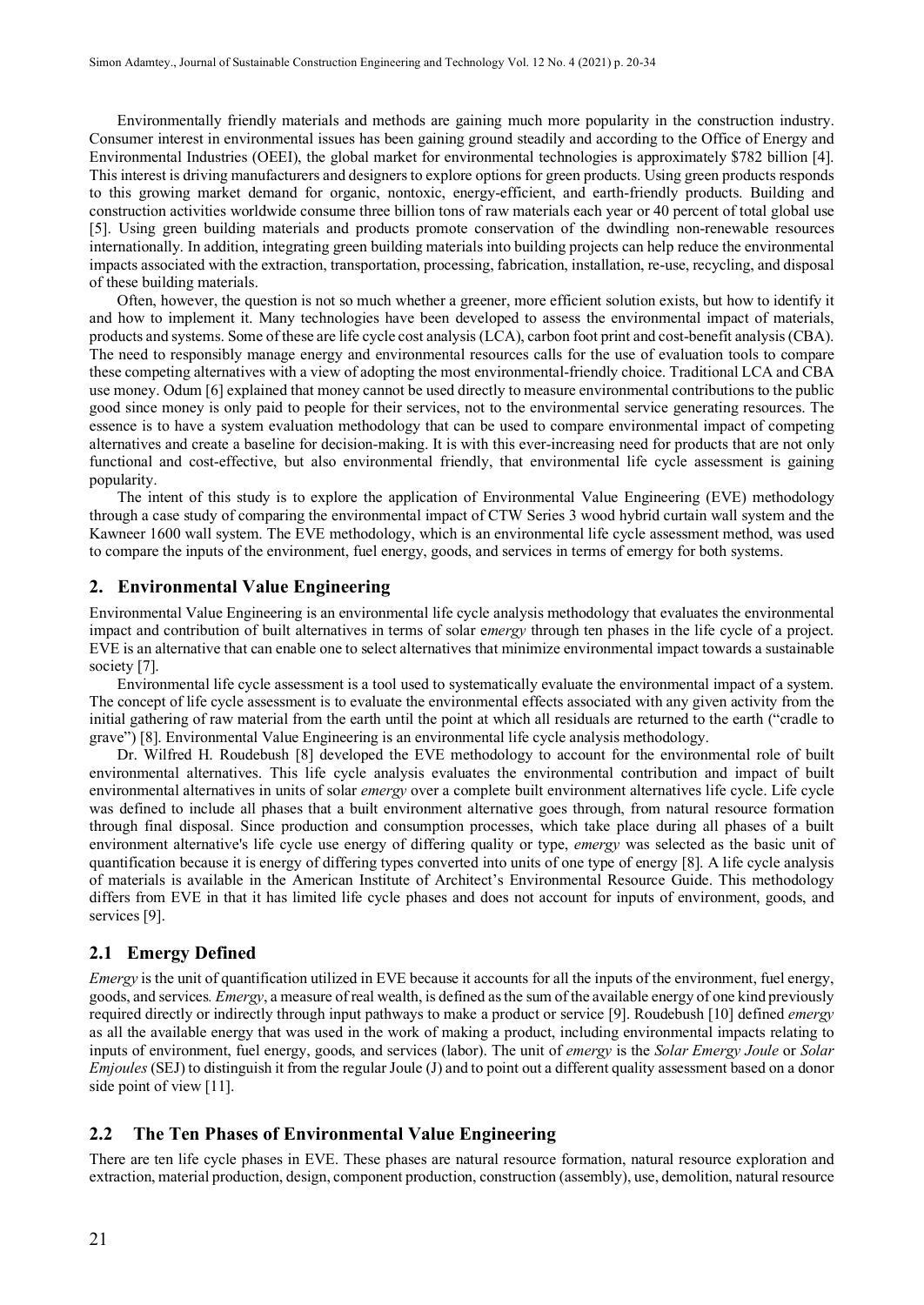recycling, and disposal. The 10 phases of EVE, in Table 1 below, are based on different production and consumption processes taking place within each phase. These production and consumption processes have distinct categorical environmental impact input requirements of environment (E), fuel energy (F), goods (G), and services (S) [12].

| Table 1 - Ten phases of EVE |                                           |  |  |  |
|-----------------------------|-------------------------------------------|--|--|--|
| PHASE A                     | Natural resource formation                |  |  |  |
| PHASE B                     | Natural resource exploration & extraction |  |  |  |
| PHASE C                     | Material production                       |  |  |  |
| PHASE D                     | Design                                    |  |  |  |
| PHASE E                     | Component production                      |  |  |  |
| PHASE F                     | Construction (assembly)                   |  |  |  |
| PHASE G                     | Use                                       |  |  |  |
| PHASE H                     | Demolition                                |  |  |  |
| PHASE I                     | Natural resource recycling (reuse)        |  |  |  |
| PHASE J                     | Disposal                                  |  |  |  |
| (Roudebush, 1992)           |                                           |  |  |  |

Consumption of minerals and energy begins with the conception of a built environment alternative and continues beyond its use phase. Traditional evaluation uses money. Since money goes only to pay for human services, it is not suitable for environmental value engineering. Embodied energy could not be used either because it accounts only for fuel energy and does not include environmental, goods, or services input sources (Roudebush, 1992). Construction methods include all alternatives that consume environment (E), fuel energy (F), goods (G), and services (S) inputs. This is expressed in the energy systems diagram shown in Figure 1 below.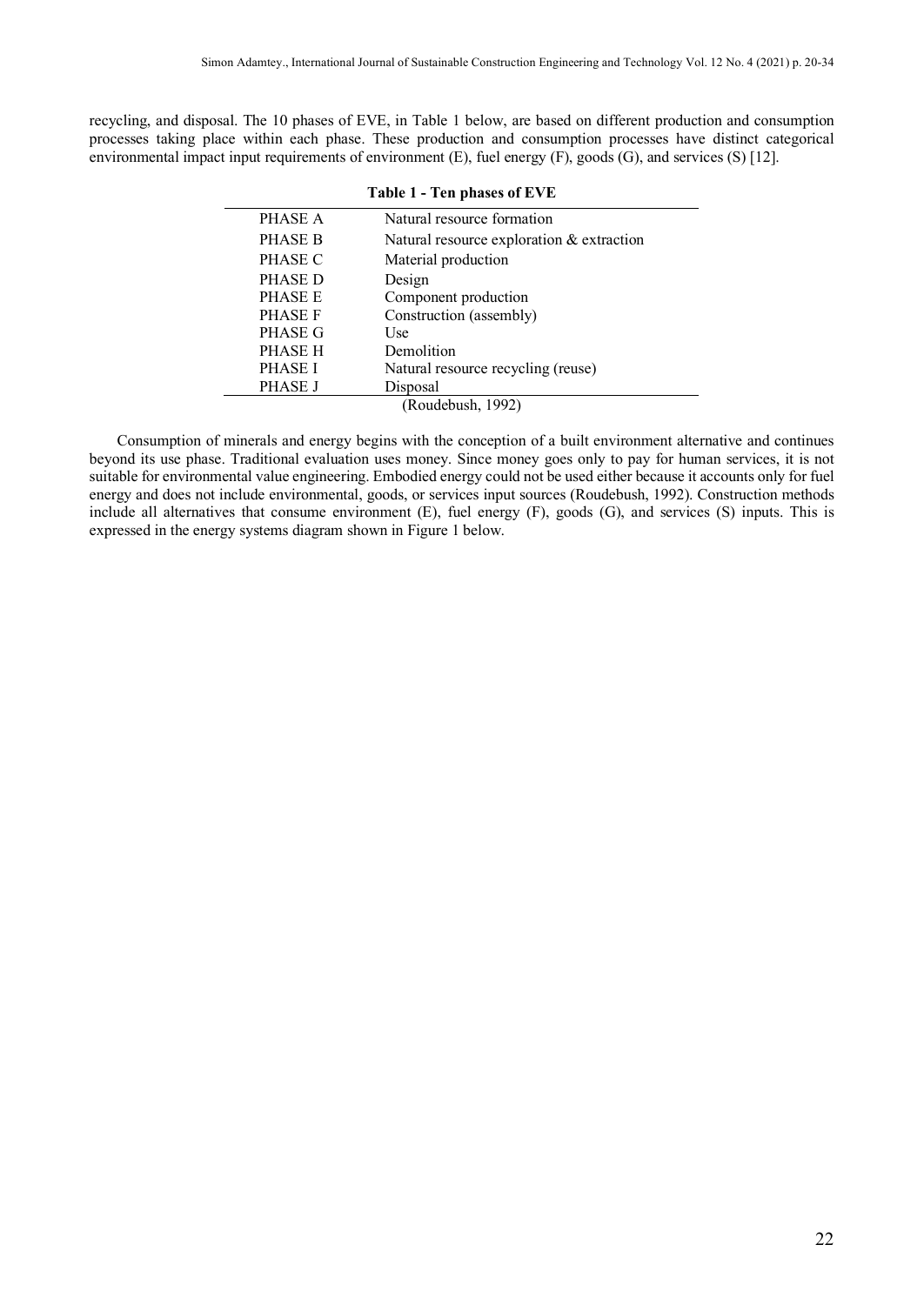

**Fig. 1 - Energy systems diagram (Roudebush, 1997)**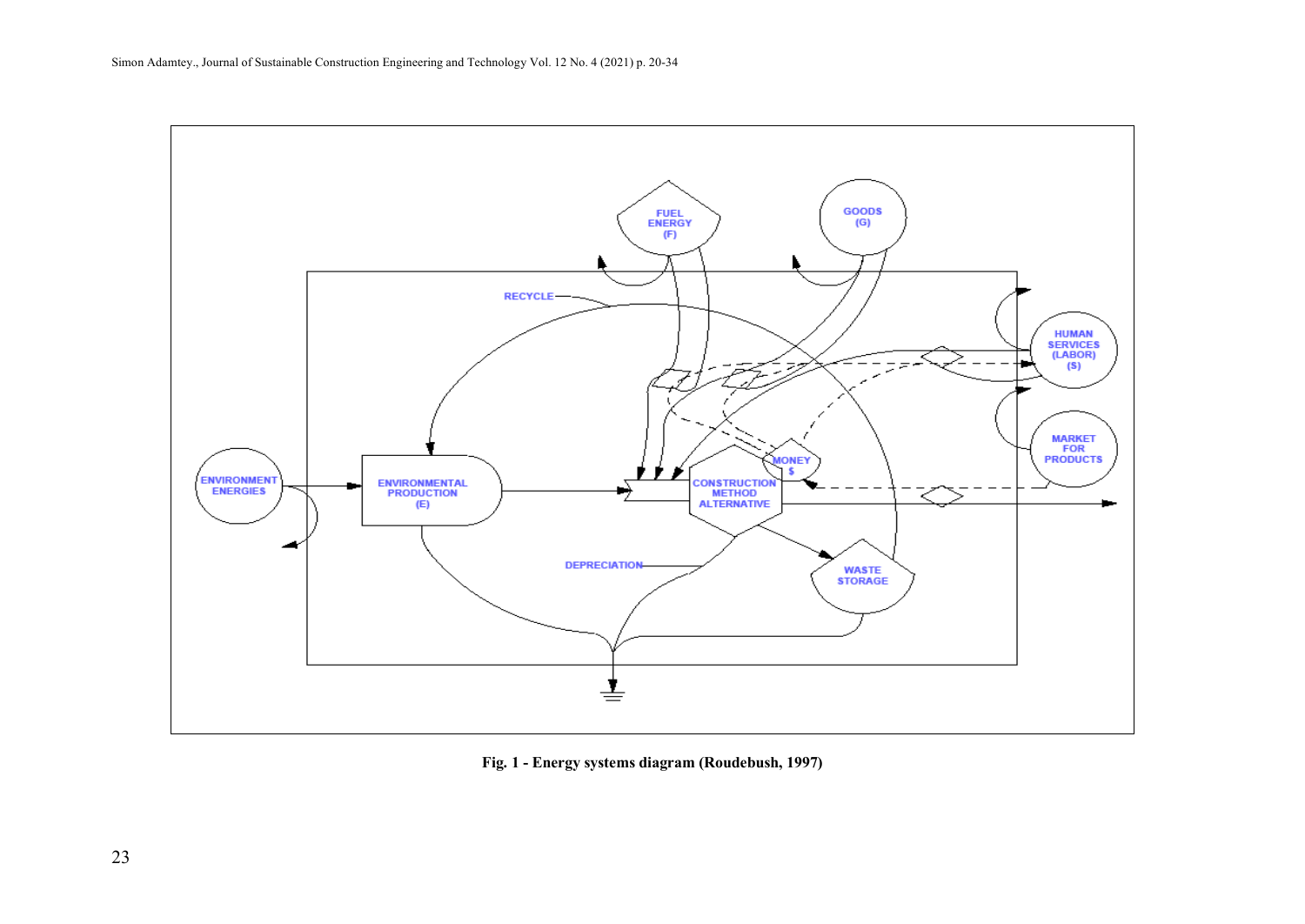| <b>Material</b>               | Unit              | Transformities <sup>2</sup> |
|-------------------------------|-------------------|-----------------------------|
| Aluminum ingots               | (g)               | $1.60E + 10$                |
| Asphalt                       | (J)               | $3.47E + 05$                |
| Asphalt Concrete <sup>3</sup> | (g)               | $1.78E + 09$                |
| Cement                        | (g)               | $3.30E+10$                  |
| Clay                          | (g)               | $1.71E + 09$                |
| Coal                          | (J)               | $3.98E + 04$                |
| Concrete                      | (g)               | 9.99E+08                    |
| Copper                        | (g)               | $6.80E+10$                  |
| Electricity                   | (J)               | $1.59E + 05$                |
| Iron                          | (g)               | $1.80E + 09$                |
| Limestone                     | (g)               | $1.62E + 06$                |
| Machinery                     | (g)               | $6.70E + 09$                |
| Natural gas                   | $\left( J\right)$ | $4.80E + 04$                |
| Oil                           | (J)               | 5.30E+04                    |
| Petroleum product             | $\left( J\right)$ | $6.60E + 04$                |
| Plastic                       | (g)               | $3.20E + 09$                |
| Polymers                      | (g)               | 3.20E+09                    |
| Rubber                        | (g)               | $4.30E + 09$                |
| Soda Ash                      | (g)               | $1.62E + 06$                |
| Service, labor <sup>4</sup>   | $(\$)$            | $1.10E+12$                  |
| Steel                         | (g)               | $1.80E + 09$                |
| Stone, mined                  | (g)               | $1.00E + 09$                |
| Stone, natural state          | (g)               | 8.50E+08                    |
| Topsoil                       | (g)               | $1.71E + 09$                |
| Water                         | (g)               | 7.28E+04                    |
| Wood                          | $\left( J\right)$ | 3.49E+04                    |

**Table 2 - Environmental value engineering transformities1**

*1 Emergy Database* [12]*, Department of Environmental Engineering Sciences, University of Florida, Gainesville, Florida.* 

*2 Transformity units are SEJ/J, SEJ/gram, SEJ/gal, SEJ/ lbs., or SEJ/US \$*.

*3 Transformity for the asphalt concrete pavement system from Roudebush (1997). 4 Units in 2011 U.S. dollars (1998 figures adjusted for inflation).*

## **3.0 The alternatives: The C.T.W. Series 3 Wood Hybrid Curtain Wall System and The Kawneer 1600 Wall System**

## **3.1 The C.T.W. Series 3 Wood Hybrid Curtain Wall**

C.T.W. Engineering Glazing Systems manufactures the Series 3 Hybrid Wood and Aluminum Curtain Wall System. C.T.W. Engineered Glazing Systems is committed to delivering sustainable systems for use with today's modern methods of construction. The hybrid series 3 curtain walls is a high performance well drained stick system that achieves very high thermal insulation values. Comprising the insulation benefits of wood on the inside and aluminum on the outside, the curtain wall incorporates hybrid windows and doors specially designed for the system.

The Series 3 Wood and Aluminum curtain walls are constructed using vertical mullions with face fixed horizontal transoms on both the aluminum and the wood profiles as shown in Figure 2. The walls are tested in accordance with American Architectural Manufacturers Association (AAMA) and curtain wall standard. It is applicable for low to high rise buildings and suitable for high span applications [13].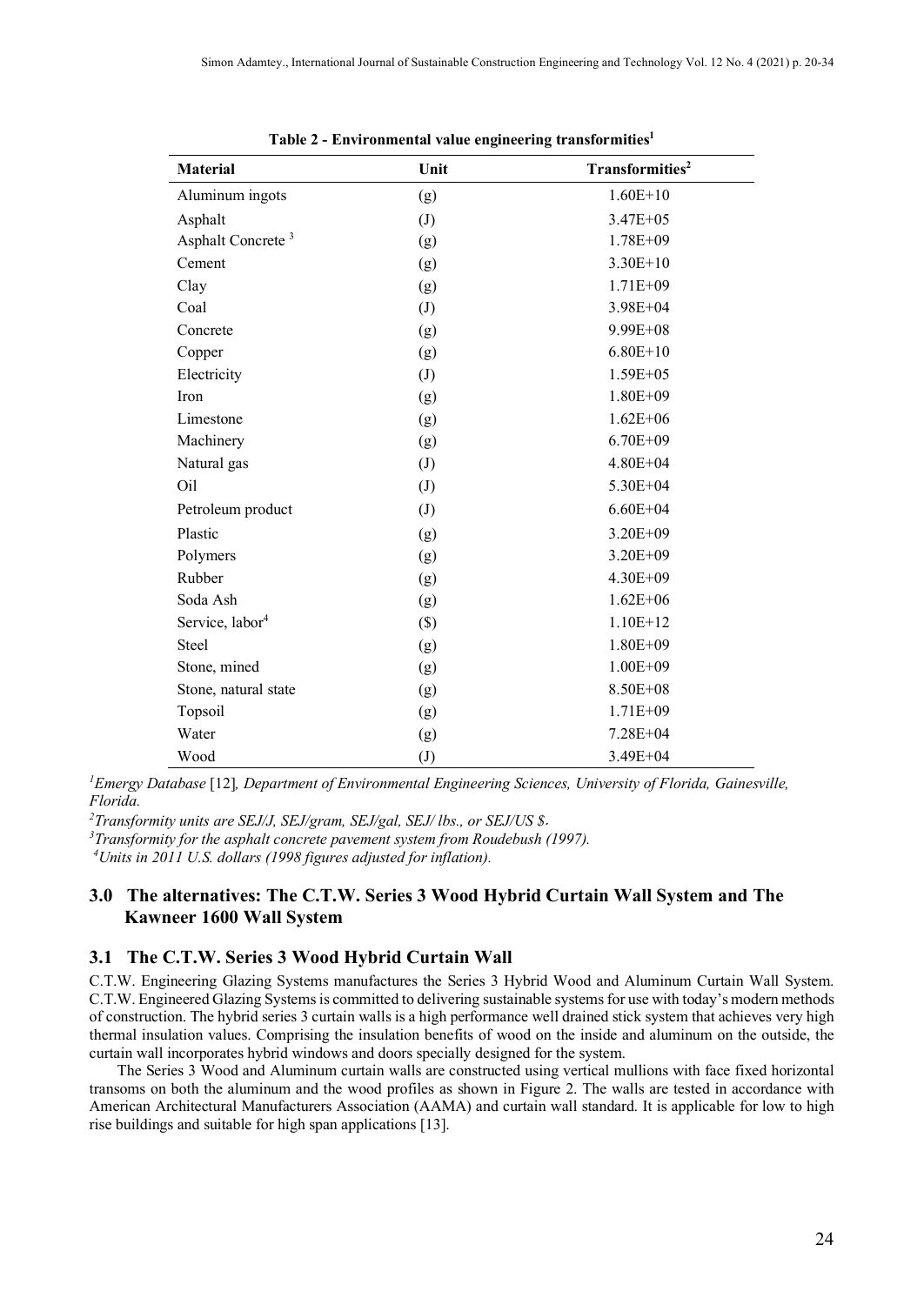

**Fig. 2 - C.T.W. series 3 wood hybrid wall system (C.T.W., 2017)**

## **3.2 The Kawneer 1600 Wall System**

The Kawneer 1600 Wall System is manufactured by Kawneer Company, Incorporated. The Kawneer 1600 wall system comprises of a glazed aluminum wall system with aluminum mullions as shown in Figure 3. It is pressure glazed wall system for low-to-mid-rise applications and designed to be used independently or as an integrated system to provide visual impact for almost any type of building. There are two main types:

- 1600 Wall System®1: which is an outside glazed, captured curtain wall
- 1600 Wall System®2: this is a Structural Silicone Glazed (SSG) curtain wall.

The 1600 Wall System®1 was selected for this research project. The Kawneer1600 Wall System®1 has a 2.5" (63.5 cm) sight line. The system meets current codes requiring protection of openings in wind borne debris regions [14].



**Fig. 3 - Kawneer 1600 wall system [14]**

## **Methodology**

To compare the environmental impact of both the C.T.W. Series 3 Wood Hybrid Curtain Wall System and the Kawneer 1600 Wall System, EVE was used to evaluate both alternatives. Alternative A was the C.T.W. Series 3 Wood Hybrid Curtain Wall System and alternative B was the Kawneer 1600 Wall System. Environmental Value Engineering *emergy* analysis tables were used to tabulate the *emergy* inputs required by these two window system alternatives through all 10 environmental value engineering life cycle phases. The *emergy* data was then input into aggregated *emergy* input source data table for comparison purposes.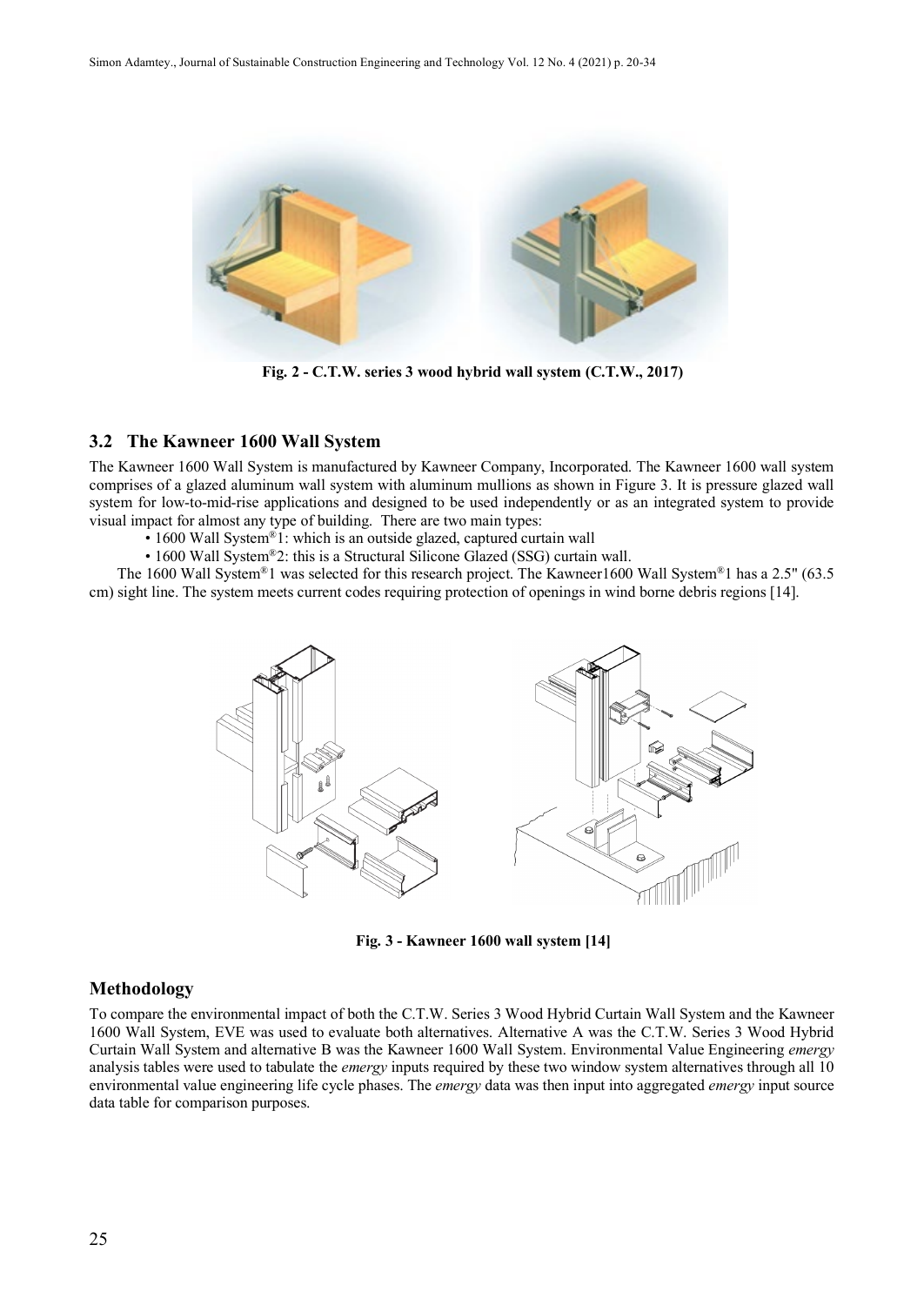## **4.1 Design Description of Alternatives**

For equal comparison, a height of 25 feet and width of 25 feet was used for both wall systems. The design wind load for both systems was 21 pounds per square feet. The use phase for each alternative was set at 100 years.

The following assumptions were made for this research:

- 1. The rubber gaskets on both window systems are the same.
- 2. The glazing on both systems is the same.
- 3. The inputs for both systems at the design phase are the same and therefore no calculations are included.
- 4. There is no significant difference in the inputs at the component production phase.
- 5. There is no calculation for recycling phase. Inputs are assumed to be the same for both alternatives.
- 6. There is no disposal because it is assumed that all materials will be recycled.
- 7. The equipment used will not be recycled at the end of its useful life.

The C.T.W. Series 3 Wood Hybrid Curtain Wall System consists of a laminated oak mullion and aluminum cover. The mullion has an area of 2 inches x 8 inches. The mullion is replaced every 50 years. The sequencing of this alternative involves new construction at age 50 after demolition to last the 100-year use phase.

The Kawneers1600 Curtain Wall consists of aluminum mullion and aluminum cover. The mullion has an area of 2 inches x 6 inches. This is replaced every 100 years. The sequencing of both alternatives involve demolition at 100 years.

## **4.2 Emergy Input Calculations**

*Emergy* input calculation methods were applied to the assessment as follows:

- 1. Material mass quantity take-offs were conducted based on curtain wall descriptions and dimensions for initial environmental impact *emergy* of material transformity phases A-C for both alternatives.
- 2. Environmental value engineering *emergy* input tables were constructed for each phase of each curtain wall alternatives. An example of the construction phase (F) for the C.T.W. Series 3 Wood Hybrid Curtain Wall System is shown in Table 2.
- 3. Applicable *emergy* transformities were used to convert the various inputs to SEJ.

| <b>Note</b>    | <b>Item</b>        | Raw Units G,<br>J, S | <b>Transformity</b><br><b>SEJ/Unit</b> | <b>Solar Emergy</b><br>SEJ |
|----------------|--------------------|----------------------|----------------------------------------|----------------------------|
| E              | <b>Environment</b> |                      |                                        | <b>NA</b>                  |
| E1             | Atmosphere         | NA                   |                                        |                            |
| E2             | Ecol. Prod.        | <b>NA</b>            |                                        |                            |
| E <sub>3</sub> | Energy             | <b>NA</b>            |                                        |                            |
| E4             | Land               | <b>NA</b>            |                                        |                            |
| E <sub>5</sub> | Water              | <b>NA</b>            |                                        |                            |
|                |                    |                      |                                        |                            |
| $\mathbf{F}$   | <b>Fuel Energy</b> |                      |                                        | $8.98x10^{14}$             |
| F1             | Equipment          | $1.36x10^{10}$ J     | $6.60 \times 10^{4}$                   | $8.98x10^{14}$             |
| F <sub>2</sub> | Facilities         | NA                   |                                        |                            |
|                |                    |                      |                                        |                            |
| G              | Goods              |                      |                                        | $5.72 \times 10^{13}$      |
| G1             | Equipment          | $8.54x10^{3}$ g      | $6.70 \times 10^{9}$                   | $5.72 \times 10^{13}$      |
| G <sub>2</sub> | Facilities         | <b>NA</b>            |                                        |                            |
| G <sub>3</sub> | Materials          | <b>NA</b>            |                                        |                            |
| G <sub>4</sub> | Tools              | <b>NA</b>            |                                        |                            |
|                |                    |                      |                                        |                            |
| S              | <b>Services</b>    |                      |                                        | $4.82 \times 10^{15}$      |
| S <sub>1</sub> | Labor              | $$2.41x10^3$         | $2.00x10^{12}$                         | $4.82 \times 10^{15}$      |

## **Table 2 - Construction phase EVE** *emergy* **input table**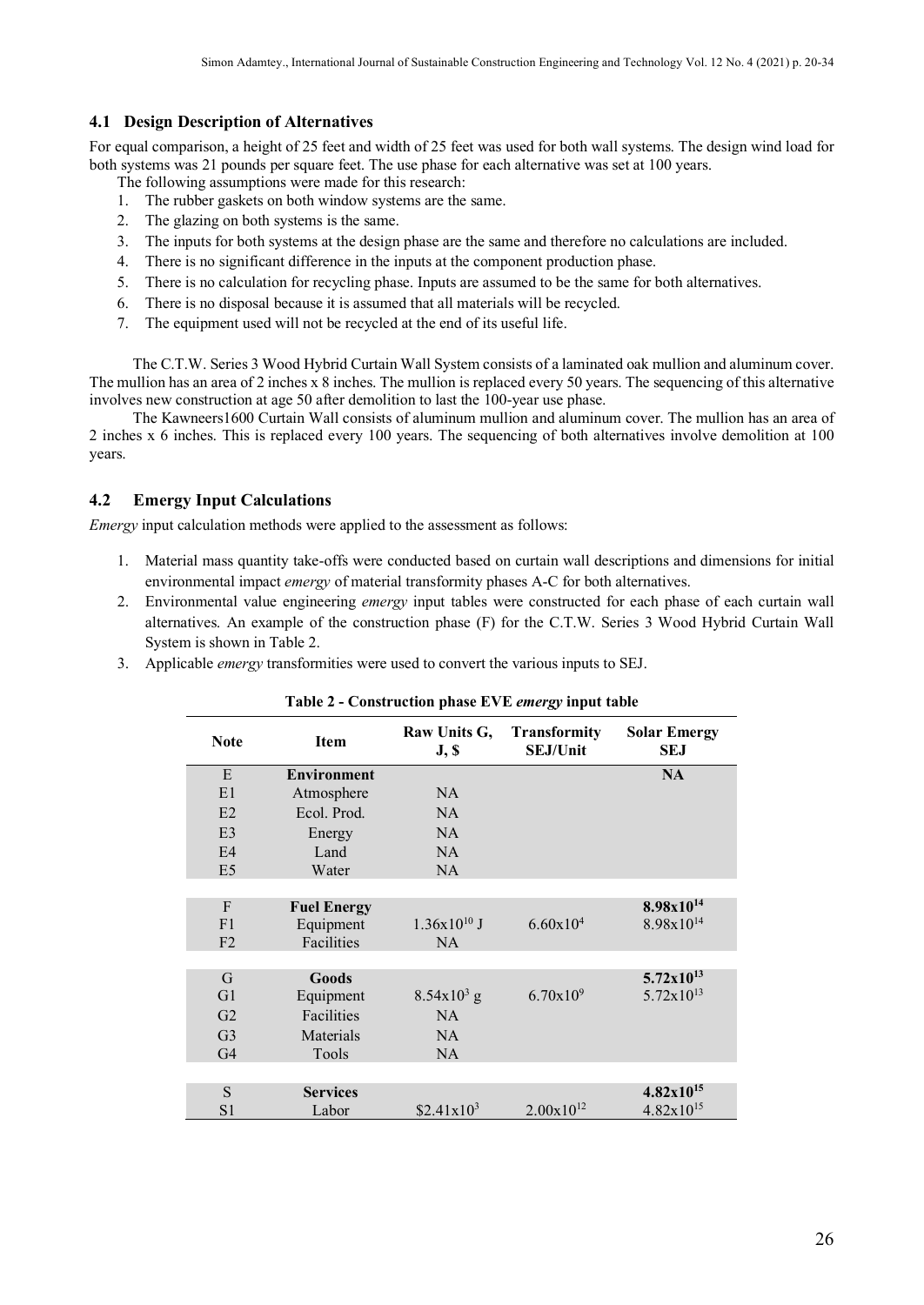## **Findings**

Table 3 presents the findings from the EVE analysis and calculations in Appendix A.

| <b>Alternatives</b> |         | <b>Inputs in SEJs</b> |                       |                       |                       |                   |
|---------------------|---------|-----------------------|-----------------------|-----------------------|-----------------------|-------------------|
|                     |         | Environment           | <b>Fuel Energy</b>    | Goods                 | Services              | <b>Total SEJs</b> |
|                     | C.T.W.  | $3.64 \times 10^{18}$ | $3.64 \times 10^{18}$ | $3.64 \times 10^{18}$ | $3.64 \times 10^{18}$ | $1.46x10^{19}$    |
|                     | Kawneer | $7.72 \times 10^{14}$ | $1.75 \times 10^{15}$ | $8.52 \times 10^{14}$ | $6.11x10^{15}$        | $9.49x10^{15}$    |

**Table 3 - The C.T.W. series 3 wood hybrid versus Kawneer 1600 wall systems SEJs**

From this case study EVE analysis of the window systems, it can be concluded based on the results that the C.T.W. Series 3 Wood Hybrid Curtain Wall System accounts for 1.46x1019 SEJs while the Kawneer 1600 Wall System accounts for 9.49x1015 SEJs. The C.T.W. Series 3 Wood Hybrid Curtain Wall System requires 1.46x1019 SEJs more than the Kawneer 1600 Wall System. Therefore, the Kawneer 1600 Wall System alternative is more environmentally friendly.

## **6.0 Conclusions**

The need to responsibly manage energy and environmental resources calls for the use of evaluation tools to compare these competing alternatives with a view of adopting the most environmental-friendly choice. Assessment of environmental impact should be considered from 'cradle to grave' and that is why environmental life cycle assessment methodology such as EVE is gaining popularity.

Environmental Value Engineering evaluates the environmental contribution and impact of built environmental alternatives in units of *emergy*. By utilizing this methodology, a well-informed decision can be made when deciding on building component or material alternatives that are green or have less environmental impact. It is important to note that there are different methodologies for assessing impact and may yield different results. Environmental Value Engineering is another tool that must be considered to account for the inputs of environment, fuel energy, goods, and services of the alternatives competing for similar resources

## **References**

- [1] S. Ross and M. Dru, Green Building Materials: A Guide to Product Selection and Specification, Cambridge: Cambridge University Press, 1999.
- [2] IPCC, "IPCC Fourth Assessment Report: Climate Change 2007.," Intergovernmental Panel on Climate Change, Washongton DC, 2007.
- [3] National Research Council, "Adapting to the Impacts of Climate Change," The National Academis Press, Washiington, DC., 2010.
- [4] OEEI, "Industry Facts," Government Printing Office, Washington DC, 2012.<br>[5] D. Roodman and N. Lenssen, "A Building Revolution: How Ecology and H
- [5] D. Roodman and N. Lenssen, "A Building Revolution: How Ecology and Health Concerns are Transforming Construction," Worldwatch Institute, Washington DC, 1995.
- [6] H. Odum, "Self-organization, transformity, and information.," American Assocaition for the Advancement of Science , pp. 1132-1139, 1988.
- [7] L. Onsarigo, A. Atalah and W. Roudebush, "An Introduction to Environmental Value Engineering (EVE) and the EVE Assessment of Horizontal Directional Drilling (HDD) versus Open-Cut Construction," in ASCE Pipeline Conference, Portland, 2014.
- [8] W. Roudebush, "Environmental Value Engineering (EVE): A system for Analyzing the Environmental Impact of Built Environment Alternatives.," University of Florida, Gainesville, 1992.
- [9] H. Odum, "Energy Evaluation of an OTEC Electrical Power System," Energy, pp. 389-393, 2000.
- [10] W. H. Roudebush, "Environmental Value Engineering: An Environmental Life Cycle Assessment Methodology for Comparing Built Environment Alternatives.," in American Society for Engineering Education Annual Conference, Nashville, 2003.
- [11] H. Odum and E. Odum, "The Prosperous Way Down," Energy, pp. 21-32, 2006.
- [12] The Emergy Database, "Transformities," 2010. [Online]. Available: http://emergydatabase.org/transformitiesview/all. [Accessed 11 July 2017].
- [13] C.T.W. Engineering Glazing Systems, "C.T.W. Engineering Glazing Systems," 2017. [Online]. Available: http://www.ctwindowsinc.com/products-ctwindows-hybrid-aluminum-wood-curtain-wall-seriesmanufacturer.html#Series 3: HYBRID. [Accessed 11 July 2017].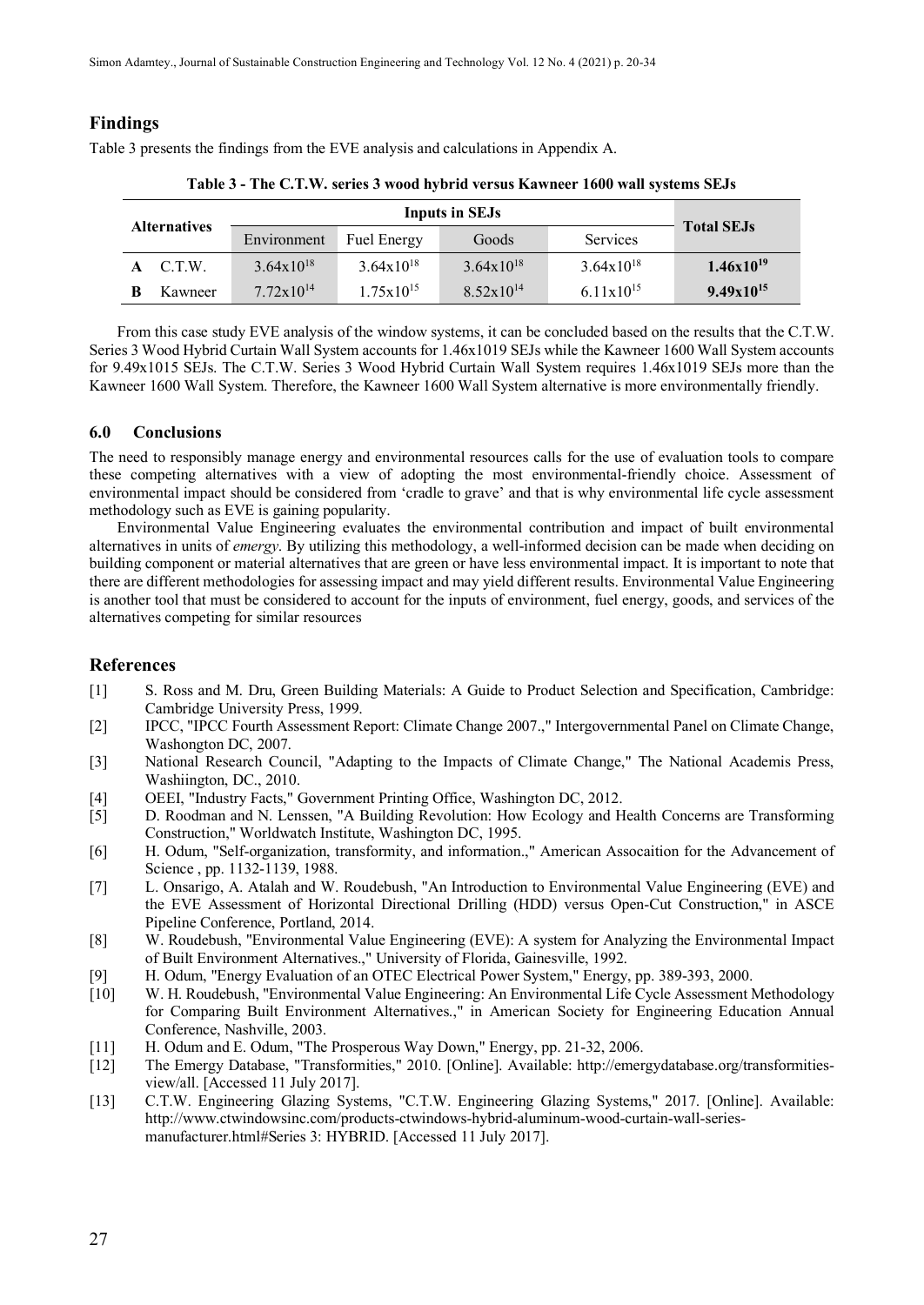- [14] Kawneer, "Kawneer Company," 2017. [Online]. Available: http://www.kawneer.com/kawneer/north\_america/en/product.asp?cat\_id=1992&prod\_id=1801&desc=hurrican e-resistant-curved-curtain-wall-systems. [Accessed 12 July 2017].
- [15] H. Odum, "Emergy Evaluation," in International Workshop on Advances in Energy Studies: Energy Flows in Ecology and Economy, Porto Venere, 1998.
- [16] W. Roudebush, "Environmental Value Engineering (EVE): Environmental Life Cycle Assessment of Concrete and Asphalt Highway Pavement Systems," Portland Cement Association, Portland, 1997.

#### **8. Appendix A: EVE Calculations**

#### **The C.T.W. Series 3 Wood Hybrid Curtain Wall System**

*Material Transformity Phases A-C emergy Input Calculations*

```
Materials
             Wood transformity = 3.49x10^4 sej/j
             Aluminum transformity = 1.60x10^{10} sej/g
             Weight of wood = 3.46 lbs/ft
             Weight of aluminum = 0.68 lbs/ft
Wood Quantity
             Length = 25 feet x 5 = 125 feet
             Energy = (125 ft) (3.46 lbs/ft) (453.59 g/lbs) (1.59x10<sup>4</sup> J/g) = 3.2x10<sup>9</sup> j
Aluminum Quantity
             Length = 25 feet x 5 = 125 feet
             Mass = (125 ft) (0.68 lbs/ft) (453.59 g/lbs) = 3.86x10<sup>4</sup> gE. ENVIRONMENT
  Wood
             Environment input transformity portion = 25\% (Est.)
             (3.49x10^4 \text{ sej/j}) (0.25) = 8725 \text{ sej/j}(8725 \text{ sej/j}) (3.2 \text{x} 10^9 \text{ j}) = 2.79 \text{x} 10^{13} \text{ sej}Aluminum
             Environment input transformity portion = 25% (Est.)
             (1.60x10^{10} \text{ sej/g}) (0.25) = 4.0x10^{9} \text{ sej/g}(4.0x10^9 \text{ sej/g}) (3.86x10^4 \text{ g}) = 1.54x10^{14} \text{ sej}Total Environment solar EMERGY input = 1.82x1018 sej
F. FUEL
  Wood
             Fuel energy input transformity portion = 25% (Est.)
             (3.49x10^4 \text{ sej/j}) (0.25) = 8725 \text{ sej/j}(8725 \text{ sej/}i)(3.2x10^9 i) = 2.79x10^{13} \text{ sej}Aluminum
             Fuel energy input transformity portion = 25% (Est.)
             (1.60x10^{10} \text{ sej/g}) (0.25) = 4.0x10^{9} \text{ sej/g}(4.0x10^9 \text{ sej/g}) (3.86x10^4 \text{ g}) = 1.54x10^{14} \text{ sej}Total Environment solar EMERGY input = 1.82x1018 sej
G. GOODS
  Wood
             Goods input transformity portion =25 % (Est.)
             (3.49x10^4 \text{ sej/j}) (0.25) = 8725 \text{ sej/j}(8725 \text{ sej/j}) (3.2 \text{x} 10^9 \text{ j}) = 2.79 \text{x} 10^{13} \text{ sej}Aluminum
             Goods input transformity portion = 25% (Est.)
             (1.60E10 \text{ sej/g}) (0.25) = 4.0E9 \text{ sej/g}(4.0E9 \text{ sej/g}) (3.86E4 \text{ g}) = 1.54E14 \text{ sej}Total Environment solar EMERGY input = 1.82x1018 sej
S. SERVICES
  Wood
             Services input transformity portion = \% (Est.)
             (3.49x10^4 \text{ sej/j}) (0.25) = 8725 \text{ sej/j}(8725 \text{ sej/j}) (3.2 \text{x} 10^9 \text{ j}) = 2.79 \text{x} 10^{13} \text{ sej}
```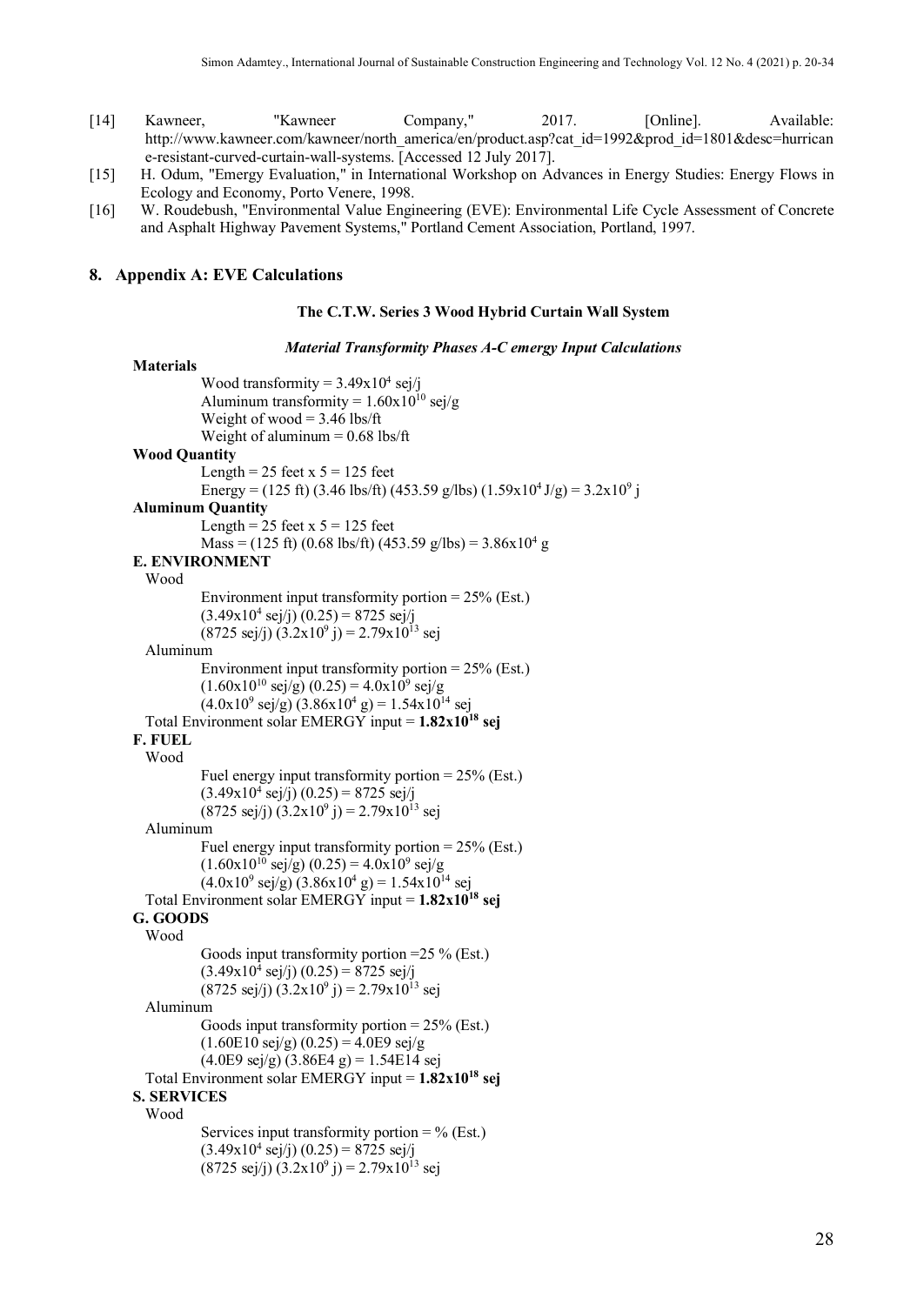Aluminum Services input transformity portion  $= 25\%$  (Est.)  $(1.60E10 \text{ sej/g}) (0.25) = 4.0E9 \text{ sej/g}$  $(4.0E9 \text{ sej/g}) (3.86E4 \text{ g}) = 1.54E14 \text{ sej}$ Total Environment solar EMERGY input = **1.82x1018 sej**

## *Construction Phase F emergy Input Calculations*

Area of curtain wall = 25 ft x 25 ft = 625 ft<sup>2</sup> Workers  $= 4$ Equipment  $=$  JLG articulating boom lift Productivity =  $160$  sf/day (8 hrs) =  $20$  ft<sup>2</sup>/hr (From RS Means 2010) **E. ENVIRONMENT N/A F. FUEL ENERGY** F1. Equipment F1.JLG articulating boom lift (740AJ) (Fro[m http://www.jlg.com\)](http://www.jlg.com/) Fuel consumption =  $3.5$  gal/hr (Est.)  $Use = 32 hrs$  $(32 \text{ hr}) (3.5 \text{ gal/hrs}) = 112 \text{ gal}$  $[(112 \text{ gal}) / (42 \text{ gal/BBL})] (6.28E9 \text{ J/BBL}) = 1.67E10 \text{ J}$ **G. GOODS** G1. Equipment G1. F1.JLG articulating boom lift (740AJ) Weight  $= 36,200$  lbs Useful life  $= 50,000$  hrs  $Use = 32 hrs$ [(32 hrs) / (50,000 hrs)] (36,200 lb) (453.6 g/lb) = **1.05E4 g S. SERVICES** S1.1 Two glaziers (From RS Means 2010) Labor  $hrs = 32$  hrs Labor salary  $=$  \$25.35/hr Labor =  $(32 \text{ hrs})$   $(\frac{$25.35}{hr})$  x  $2 = \$1,622.4$ S1.2 Two steel/wood workers (From RS Means 2010) Labor  $hrs = 32 hrs$ Labor salary  $=$  \$20.98 Labor =  $(32 \text{ hrs})$  (\$20.98/hr) x  $2 = $1,342.72$ Total S1 labor = **\$2.97E3** *Use Phase G emergy Input Calculations* **[**Removal of original window at year 50 and new construction at year 50**] Materials** Wood transformity =  $3.49x10^4$  sej/j Aluminum transformity =  $1.60x10^{10}$  sej/g Weight of wood  $=$  3.46 lbs/ft Weight of aluminum = 0.68 lbs/ft **Wood Quantity** Length =  $25$  feet x  $5 = 125$  feet Energy = (125 ft) (3.46 lbs/ft) (453.59 g/lbs) (1.59x10<sup>4</sup> J/g) = 3.12x10<sup>9</sup> j **Aluminum Quantity** Length =  $25$  feet x  $5 = 125$  feet  $Mass = (125 \text{ ft}) (0.68 \text{ lbs/ft}) (453.59 \text{ g/lbs}) = 3.86 \times 10^4 \text{ g}$ **Area of curtain wall** = 25 ft x 25 ft = 625 ft<sup>2</sup> **E. ENVIRONMENT** E6. Materials Wood Environment input transformity portion = 25% (Est.)  $(3.49x10^4 \text{ sej/j}) (0.25) = 8725 \text{ sej/j}$  $(8725 \text{ sej/j}) (3.2 \text{x} 10^9 \text{ j}) = 2.79 \text{x} 10^{13} \text{ sej}$ Aluminum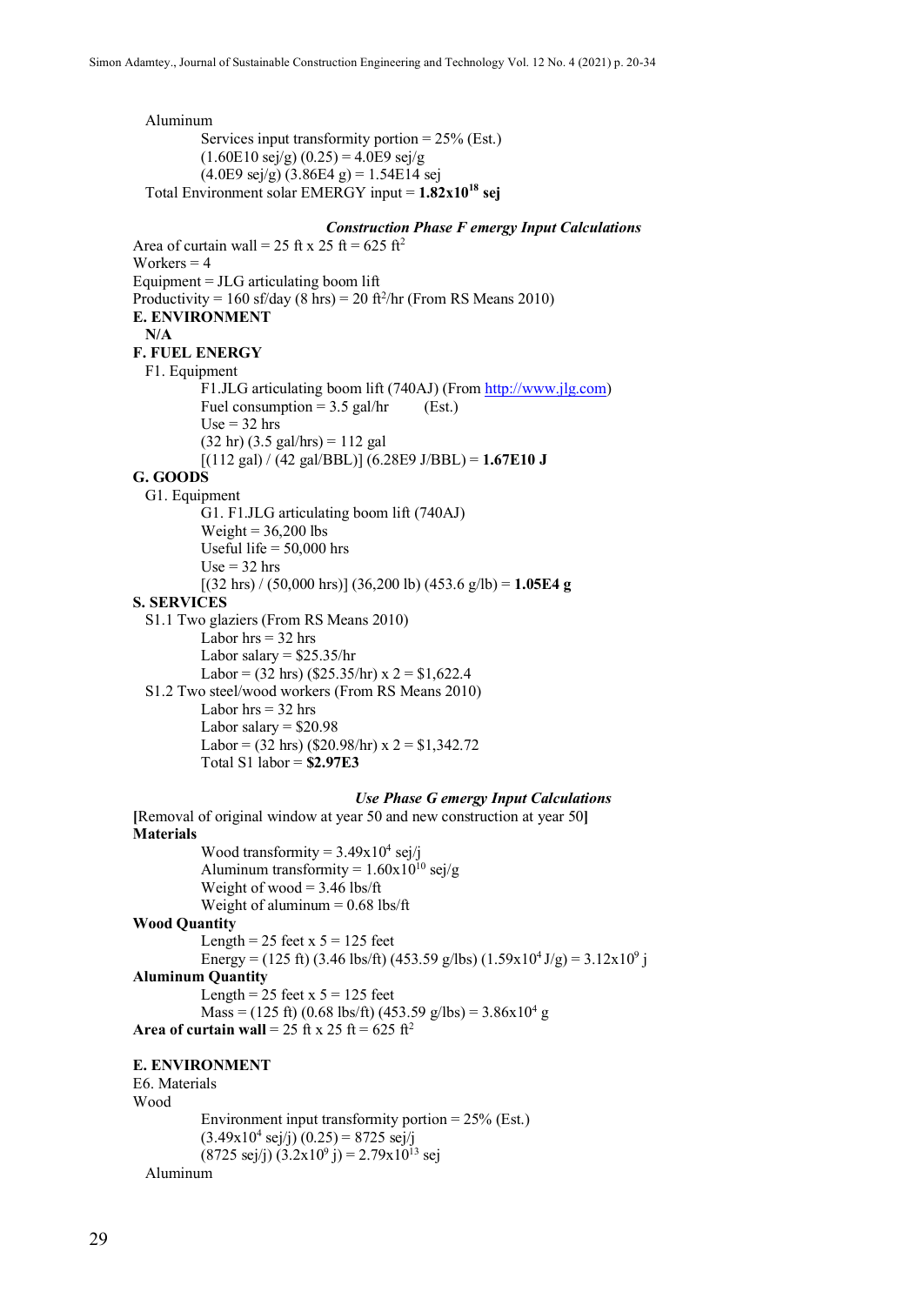```
Environment input transformity portion = 25\% (Est.)
              (1.60x10^{10} \text{ sej/g}) (0.25) = 4.0x10^{9} \text{ sej/g}(4.0x10<sup>9</sup> sej/g) (3.86x10<sup>4</sup> g) = 1.54x10<sup>14</sup> sej
  Total Environment solar EMERGY input = 1.82x1018 sej
F. FUEL ENERGY
  DEMOLITION
              F1. Equipment
              F1. Hitachi demolisher with attachment (ZAXIS240LC) (From www.hitachi.com)
              Fuel consumption = 4 gal/hr
              Demolition rate = 450 \text{ ft}^2/\text{hr}Use = 625 \frac{\text{ft}^2}{450} \frac{\text{ft}^2}{\text{hr}} = 1.39 \text{ hr}(1.39 \text{ hr}) (4 \text{ gal/hr}) = 5.56 \text{ gal}[(5.56 \text{ gal}) / (42 \text{ gal/BBL})] (6.28 \text{m})^9 \text{ J/BBL} = 8.31 \text{m}^3/\text{J}F1. Hitachi Dump truck (ZX850-a)
              Truck bucket capacity = 124 \text{ ft}^3Fuel consumption = 5 gal/hr
              Demolisher rate = 450 \text{ ft}^3/\text{hr}Loading time = (124 \text{ ft}^3 / 450 \text{ ft}^3) \times 60 \text{ mins} = 16.53 \text{ mins}Dump + traveling time = [(2 \text{ trips } x15 \text{ miles } x 60 \text{ mins/hr})/30 \text{ mi/hr}] + 5 \text{ min/load} = 65 \text{ mins}Cycle time = 16.53 + 65 = 81.53 mins
                          Number of trucks = 81.53/16.53 = 5
                          Use = 625 \frac{\text{ft}^2}{450} \frac{\text{ft}^2}{\text{hr}} = 1.39 \text{ hr}(1.39 \text{ hr}) (5 \text{ gal/hr}) = 6.95 \text{ gal}(5) [(6.95 gal) / (42 gal/BBL)] (6.28x10<sup>9</sup> J/BBL) = 5.20x10<sup>9</sup>J
  NEW CONSTRUCTION
              F1. Equipment
              F1.JLG articulating boom lift (740AJ)
              Fuel consumption = 3.5 gal/hr (Est.)
              Use = 32 hrs(32 \text{ hr}) (3.5 \text{ gal/hrs}) = 112 \text{ gal}[(112 \text{ gal}) / (42 \text{ gal/BBL})] (6.28E9 \text{ J/BBL}) = 1.67 \times 10^{10} \text{ J}Total F1 Equipment = 3.02 \times 10^{10}J
              F3. Materials
  Wood
              Environment input transformity portion = 25\% (Est.)
              (3.49x10^4 \text{ sej/j}) (0.25) = 8725 \text{ sej/j}(8725 \text{ sej/j}) (3.2 \text{x} 10^9 \text{ j}) = 2.79 \text{x} 10^{13} \text{ sej}Aluminum
              Environment input transformity portion = 25% (Est.)
              (1.60x10^{10} \text{ sej/g}) (0.25) = 4.0x10^{9} \text{ sej/g}(4.0x10^9 \text{ sej/g}) (3.86x10^4 \text{ g}) = 1.54x10^{14} \text{ sej}Total Environment solar EMERGY input = 1.82x1018 sej
G. GOODS
  DEMOLITION
              G1. Equipment
              G1. Hitachi demolisher with attachment (ZAXIS240LC)
              Weight = 45,000 lb
              Useful life = 50,000 hrs
              Use = 625 \frac{\text{ft}^2}{450} \frac{\text{ft}^2}{\text{hr}} = 1.39 \text{ hr}[(1.39 \text{ hrs}) / (50,000 \text{ hrs})] (45,000 lb) (453.6 gal/lb) = 567.45 g
              G1. Hitachi Dump truck (ZX850-a)
              Weight = 50,000 lb
              Useful life = 50, 000 hrs
              Use = 625 \frac{\text{ft}^2}{450} \frac{\text{ft}^2}{\text{hr}} = 1.39 \text{ hr}
```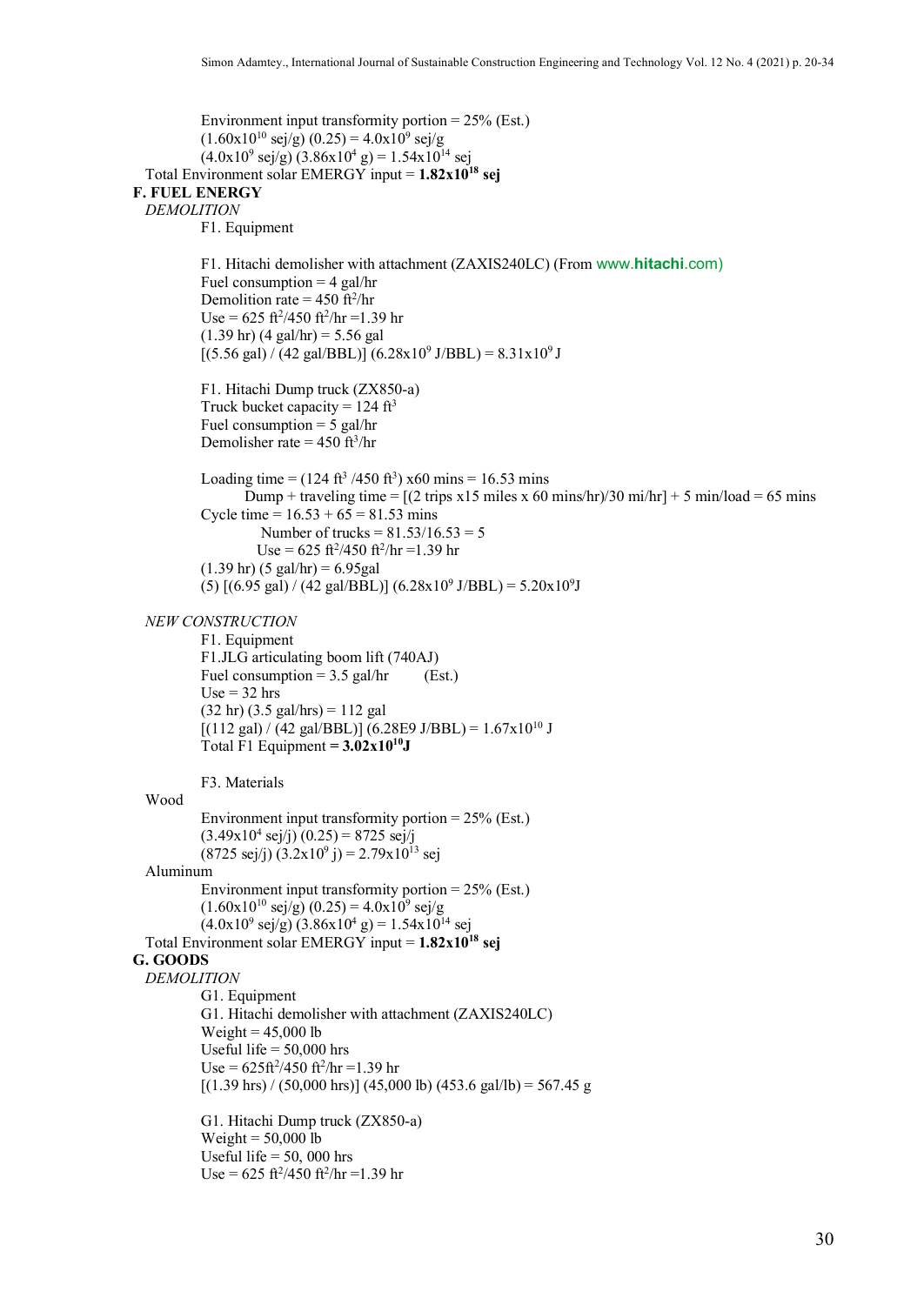(5)  $[(1.39 \text{ hrs}) / (50,000 \text{ hrs})] (50,000 \text{ lb}) (453.6 \text{ gal/lb}) = 3.15 \times 10^3 \text{ g}$ 

*NEW CONSTRUCTION*

G1. Equipment G1. F1.JLG articulating boom lift (740AJ) Weight =  $36,200$  lbs Useful life  $= 50,000$  hrs  $Use = 32 hrs$  $[(32 \text{ hrs}) / (50,000 \text{ hrs})] (36,200 \text{ lb}) (453.6 \text{ gal/lb}) = 1.05 \times 10^4 \text{ g}$ Total G1 =  $1.42x10^4 g$ 

G3. Materials

```
Wood
            Environment input transformity portion = 25\% (Est.)
            (3.49x10^4 \text{ sej/j}) (0.25) = 8725 \text{ sej/j}(8725 \text{ sej/j}) (3.2 \text{x} 10^9 \text{ j}) = 2.79 \text{x} 10^{13} \text{ sej}Aluminum
            Environment input transformity portion = 25% (Est.)
            (1.60x10^{10} \text{ sej/g}) (0.25) = 4.0x10^{9} \text{ sej/g}(4.0x10^9 \text{ sej/g}) (3.86x10^4 \text{ g}) = 1.54x10^{14} \text{ sej}Total Environment solar EMERGY input = 1.82x1018 sej
S. SERVICES
  DEMOLITION
            S1. Labor
             Demolition rate = 450 \text{ ft}^2/\text{hr}Demolition duration = 625 \text{ ft}^2/450 \text{ ft}^2/\text{hr} = 1.39 \text{ hr}Crew
            Demolisher driver = $ 28/hr = 28x1.39 = $ 38.925 dump truck drivers = $ 28/hr = 5x28x1.39 = $ 194.602 laborers = $ 20/hr = 2x20x1.39 = $ 55.6Total labor \cos t = $289.12NEW CONSTRUCTION
  S1.1 Two glaziers 
            Labor hrs = 32 hrs
            Labor salary = $25.35/hr
            Labor = (32 \text{ hrs}) ($ 25.35/hr) x 2 = $1,622.4S1.2 Two steel/wood workers
            Labor hrs = 32 hrs
            Labor salary = $20.98
            Labor = (32 \text{ hrs}) ($ 20.98/hr) x 2 = $1,342.72Total S1 labor = $ 3.25x103
S2. Materials
Wood
            Environment input transformity portion = 25% (Est.)
            (3.49x10^4 \text{ sej/j}) (0.25) = 8725 \text{ sej/j}(8725 \text{ sej/}i)(3.2x10^9 i) = 2.79x10^{13} \text{ sej}Aluminum
            Environment input transformity portion = 25% (Est.)
            (1.60x10^{10} \text{ sej/g}) (0.25) = 4.0x10^{9} \text{ sej/g}(4.0x10^9 \text{ sej/g}) (3.86x10^4 \text{ g}) = 1.54x10^{14} \text{ sej}Total Environment solar EMERGY input = 1.82x1018 sej
```
*Demolition H emergy Input Calculation*

**E. ENVIRONMENT NA F. FUEL ENERGY** *DEMOLITION* F1. Equipment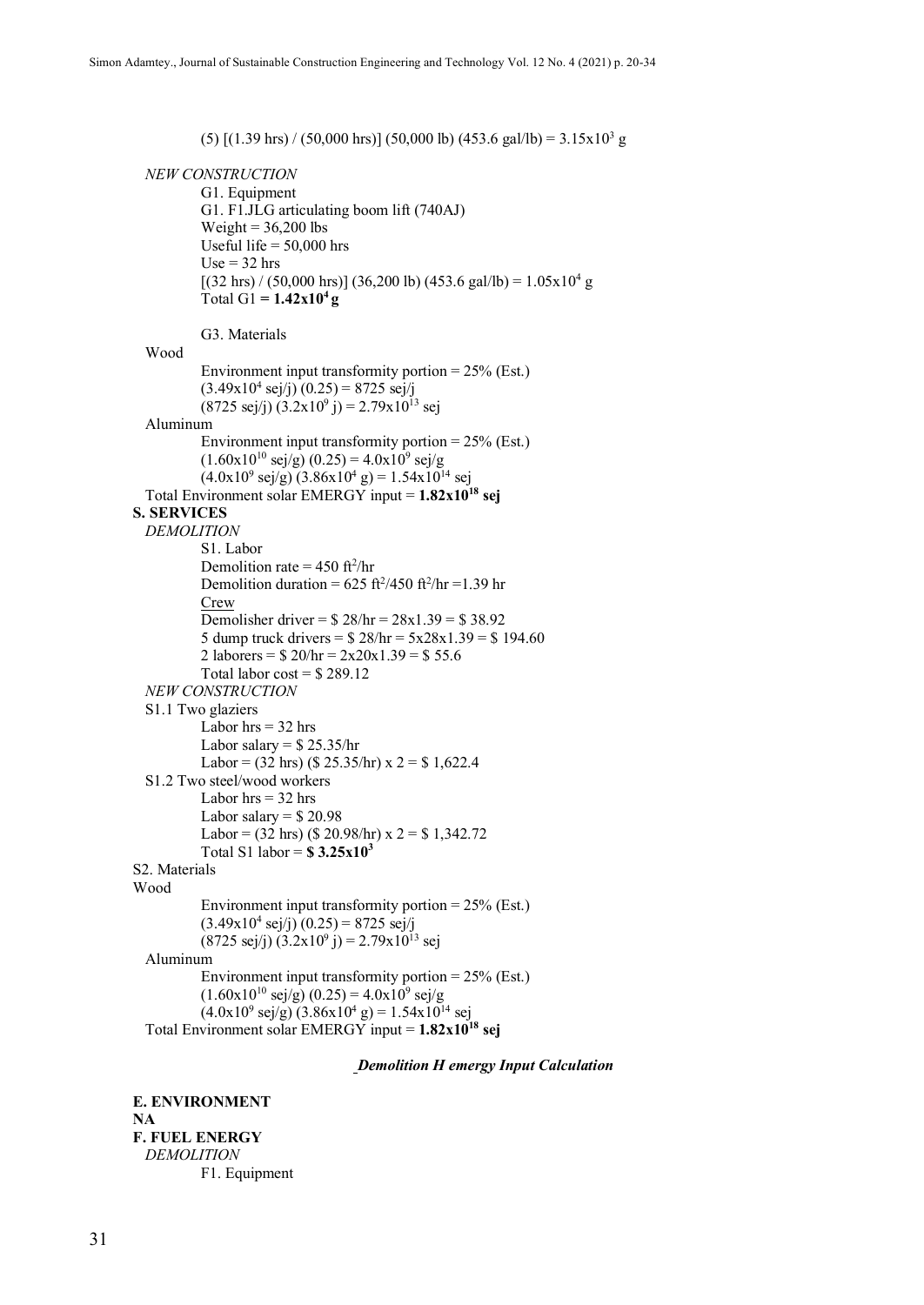F1. Hitachi demolisher with attachment (ZAXIS240LC) Fuel consumption  $=$  4 gal/hr Demolition rate =  $350 \text{ ft}^2/\text{hr}$  $Use = 625 \frac{\text{ft}^2}{350} \frac{\text{ft}^2}{\text{hr}} = 1.79 \text{ hr}$  $(1.79 \text{ hr}) (4 \text{ gal/hr}) = 7.16 \text{ gal}$  $[(7.16 \text{ gal}) / (42 \text{ gal/BBL})] (6.28E9 \text{ J/BBL}) = 1.07 \times 10^9 \text{ J}$ F1. Hitachi Dump truck (ZX850-a) Truck bucket capacity =  $124 \text{ ft}^3$ Fuel consumption  $= 5$  gal/hr Demolisher rate  $=$  350 ft<sup>3</sup>/hr Loading time =  $(124 \text{ ft}^3 / 350 \text{ ft}^3)$  x60 mins = 21.25 mins Dump + traveling time =  $[(2x15x60)/30] + 5 = 65$  mins Cycle time =  $21.25 + 65 = 86.25$  mins Number of trucks =  $86.25/21.25 = 4$  $Use = 625 \frac{\text{ft}^2}{350} \frac{\text{ft}^2}{\text{hr}} = 1.79 \text{ hr}$  $(1.79 \text{ hr}) (5 \text{ gal/hr}) = 8.95 \text{ gal}$ (4)  $[(8.95 \text{ gal}) / (42 \text{ gal/BBL})] (6.28 \text{m}^{\circ} \text{J/BBL}) = 5.35 \text{m}^{\circ} \text{J}$ Total F1 =  $6.42x10^{9}$  J **G. GOODS** *DEMOLITION* G1. Equipment G1. Hitachi demolisher with attachment (ZAXIS240LC) Weight =  $45,000$  lb Useful life = 50,000 hrs  $Use = 625 \frac{\text{ft}^2}{350} \frac{\text{ft}^2}{\text{hr}} = 1.79 \text{ hr}$  $[(1.79 \text{ hrs}) / (50,000 \text{ hrs})] (45,000 \text{ lb}) (453.6 \text{ gal/lb}) = 730.75 \text{ g}$ G1. Hitachi Dump truck (ZX850-a) Weight  $= 50,000$  lb Useful life  $= 50,000$  hrs  $Use = 625 \frac{\text{ft}^2}{350} \frac{\text{ft}^2}{\text{hr}} = 1.79 \text{ hr}$ (4)  $[(1.79 \text{ hrs}) / (50,000 \text{ hrs})] (50,000 \text{ lb}) (453.6 \text{ gal/lb}) = 3.25 \times 10^3 \text{ g}$  $Total G1 = 3.98x10^{3}g$ **S. SERVICES** *DEMOLITION* S1. Labor Demolition rate =  $350 \text{ ft}^2/\text{hr}$ Demolition duration =  $625 \text{ ft}^2/350 \text{ ft}^2/\text{hr} = 1.79 \text{ hr}$ Crew Demolisher driver =  $$ 28/hr = 28x1.79 = $ 50.12$ 4 dump truck drivers =  $$ 28/hr = 4x28x1.79 = $ 200.48$ 2 laborers =  $$ 20/hr = 2x20x1.79 = $ 71.6$ 

## Total labor cost = **\$ 322.20**

#### **The Kawneer 1600 Wall System**

#### *Material Transformity Phases A-C EMERGY Input Calculations*

## **Materials**

Aluminum transformity =  $1.60x10^{10}$  sej/g Weight of aluminum  $= 3.4$  lb/ft **Aluminum Quantity** Length =  $25$ feet x  $5 = 125$  feet  $Mass = (125 ft) (3.4 lbs/ft) (453.59 g/lbs) = 1.93x10<sup>5</sup> g$ **E. ENVIRONMENT** Aluminum Environment input transformity portion = 25% (Est.)  $(1.60x10^{10} \text{ sej/g}) (0.25) = 4.0x10^{9} \text{ sej/g}$ 

 $(4.0x10^9 \text{ sej/g}) (1.93x10^5 \text{ g}) = 7.72x10^{14} \text{ sej}$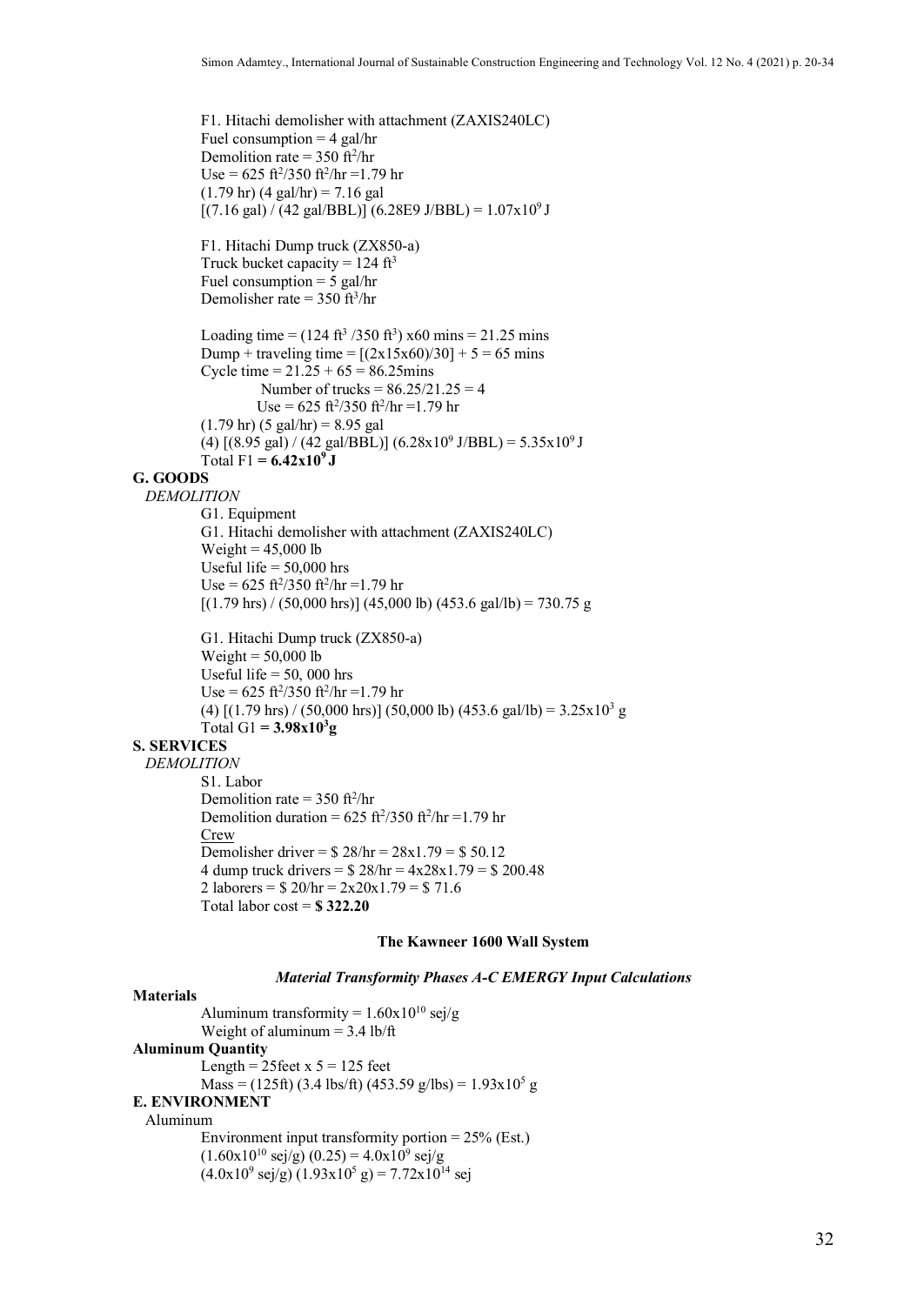Total Environment solar EMERGY input = **7.72x1014 sej F. FUEL** Aluminum Fuel energy input transformity portion = 25% (Est.)  $(1.60x10^{10} \text{ sej/g}) (0.25) = 4.0x10^{9} \text{ sej/g}$  $(4.0x10<sup>9</sup>$  sej/g)  $(1.93x10<sup>5</sup>$  g) = 7.72x10<sup>14</sup> sej Total Environment solar EMERGY input = **7.72x10<sup>14</sup> sej G. GOODS** Aluminum Goods input transformity portion  $= 25\%$  (Est.)  $(1.60x10^{10} \text{ sej/g}) (0.25) = 4.0x10^{9} \text{ sej/g}$  $(4.0x10^9 \text{ sej/g}) (1.93x10^5 \text{ g}) = 7.72x10^{14} \text{ sej}$ Total Environment solar EMERGY input = **7.72x10<sup>14</sup> sej S. SERVICES** Aluminum Services input transformity portion = 25% (Est.)  $(1.60 \text{x} 10^{10} \text{ sej/g}) (0.25) = 4.0 \text{x} 10^9 \text{ sej/g}$  $(4.0x10<sup>9</sup>$  sej/g)  $(1.93x10<sup>5</sup>$  g) = 7.72x10<sup>14</sup> sej Total Environment solar EMERGY input = **7.72x10<sup>14</sup> sej**

## *Construction Phase F EMERGY Input Calculations*

Area of curtain wall = 25 ft x 25 ft = 625 ft<sup>2</sup> Workers  $= 4$ Equipment = JLG articulating boom lift Productivity =  $190$  sf/day (8hrs) =  $24$  ft<sup>2</sup>/hr **E. ENVIRONMENT** NA **F. FUEL ENERGY** F1. Equipment F1.JLG articulating boom lift (740AJ) Fuel consumption =  $3.5$  gal/hr (Est.)  $Use = 26$  hrs  $(26hr) (3.5 gal/hrs) = 91 gal$  $[(91 \text{ gal}) / (42 \text{ gal/BBL})] (6.28 \text{ x} 10^9 \text{ J/BBL}) = 1.36 \text{ x} 10^{10} \text{ J}$ **G. GOODS** G1. Equipment G1. F1.JLG articulating boom lift (740AJ) Weight =  $36,200$  lbs Useful life  $= 50,000$  hrs  $Use = 26$  hrs  $[(26\text{hrs}) / (50,000 \text{ hrs})] (36,200 \text{ lb}) (453.6 \text{ gal/lb}) = 8.54 \text{ x} 10^3 \text{ g}$ **S. SERVICES** S1.1 Two glaziers Labor  $hrs = 26$  hrs Labor salary  $=$  \$ 25.35/hr Labor =  $(26 \text{ hrs})$  (\$ 25.35/hr) x  $2 = $1,318.2$ S1.2 Two steel workers Labor  $hrs = 26$  hrs Labor salary  $=$  \$20.98 Labor =  $(26 \text{ hrs})$  (\$ 20.98/hr) x  $2 = $1,090.96$ Total S1 labor = **\$ 2.41x10<sup>3</sup>**

#### *Demolition H emergy Input Calculations*

## **E. ENVIRONMENT**

#### **NA F. FUEL ENERGY**

*DEMOLITION* F1. Equipment F1. Hitachi demolisher with attachment (ZAXIS240LC) Fuel consumption  $=$  4 gal/hr